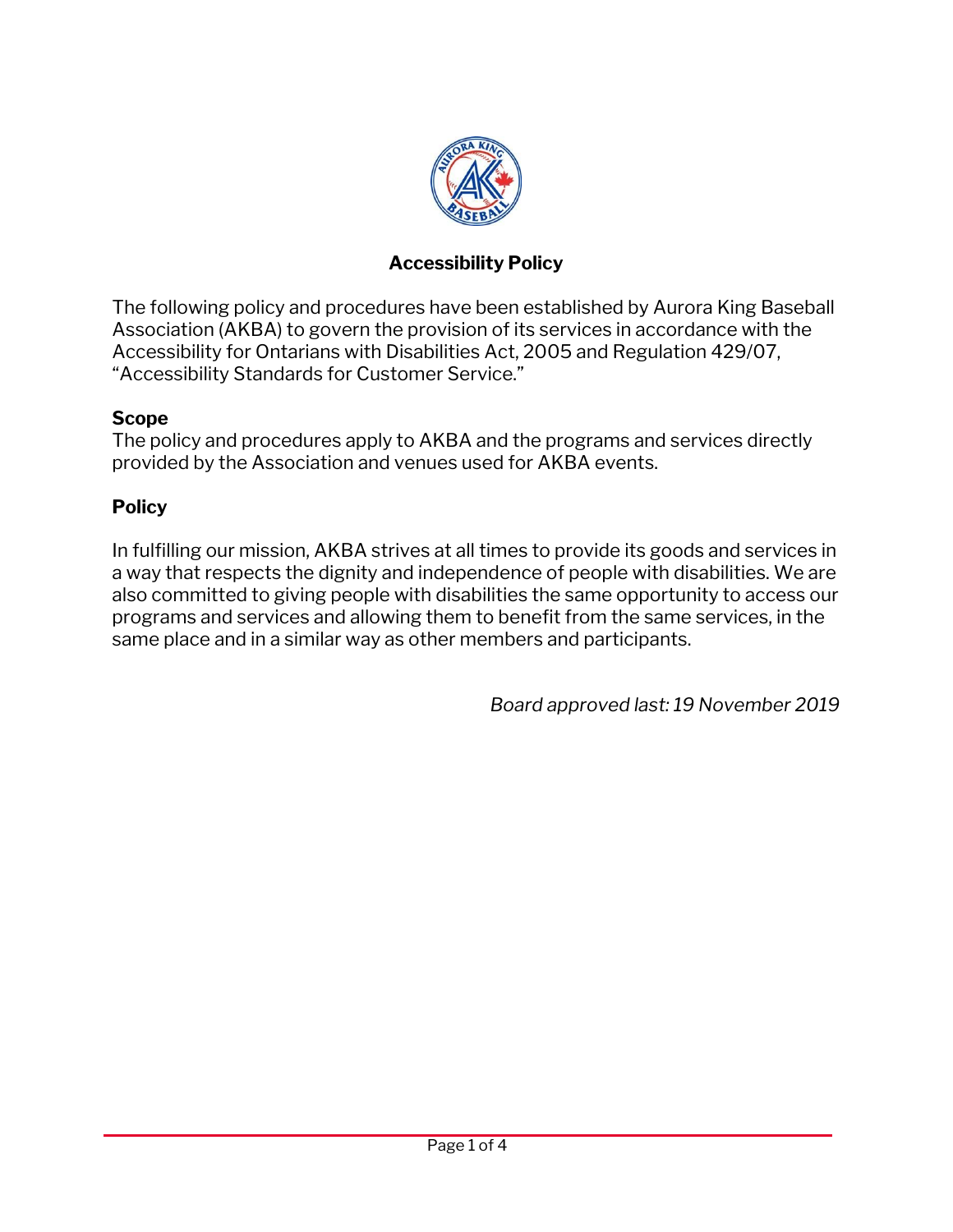### **Operational Procedures**

AKBA is committed to excellence in serving all members and participants including people with disabilities and we will carry out our functions and responsibilities in the following areas:

- 1) Communication When communicating with a person with a disability, AKBA will communicate in a manner that considers the person's disability.
- 2) Assistive devices AKBA recognizes that some individuals with disabilities use assistive devices in order to access our services. We will permit these individuals to use their assistive devices to obtain, use or benefit from our services. Should an individual with a disability be unable to access our services through the use of their own personal assistive device, AKBA will determine if service is inaccessible, based upon the individual requirements, assess service delivery and potential service options to meet the needs of the individual. As our building is not accessible to all, we will make arrangements to meet at a barrier free facility with participants or representatives from member clubs as required.
- 3) Service Animals AKBA recognizes that some individuals with disabilities may require the use of guide dogs or other service animals in order to access services. Persons with disabilities who are accompanied by a guide dog or other service animal will be permitted to enter the parts of our premises or our event locations that are common areas and to keep the animal with them, unless the animal is otherwise excluded by law from the premises. If the animal is legally excluded from some parts of the premises, AKBA will provide alternative measures to enable the person to obtain, use or benefit from its services. If there are concerns regarding the service animal, documentation concerning the service animal may be required by AKBA.
- 4) Support Persons AKBA further recognizes that some individuals with disabilities rely on support persons for assistance while accessing services. A person with a disability who is accompanied by a support person will be allowed to enter AKBA's premises or our event locations together with the support person and will not be prevented from having access to the support person while on our premises at no additional cost.
- 5) Employment Practices AKBA will ensure all human resource procedures will meet the guidelines laid out within the policies. Any posting for employment will indicate an openness for potential candidates to be aware of our policy and support for all candidates to pursue the position.

#### **Notice of Temporary Disruption**

AKBA will provide participants with notice in the event of a planned or unexpected disruption in the facilities or services usually used by people with disabilities. This notice will include information about the reason for the disruption, its anticipated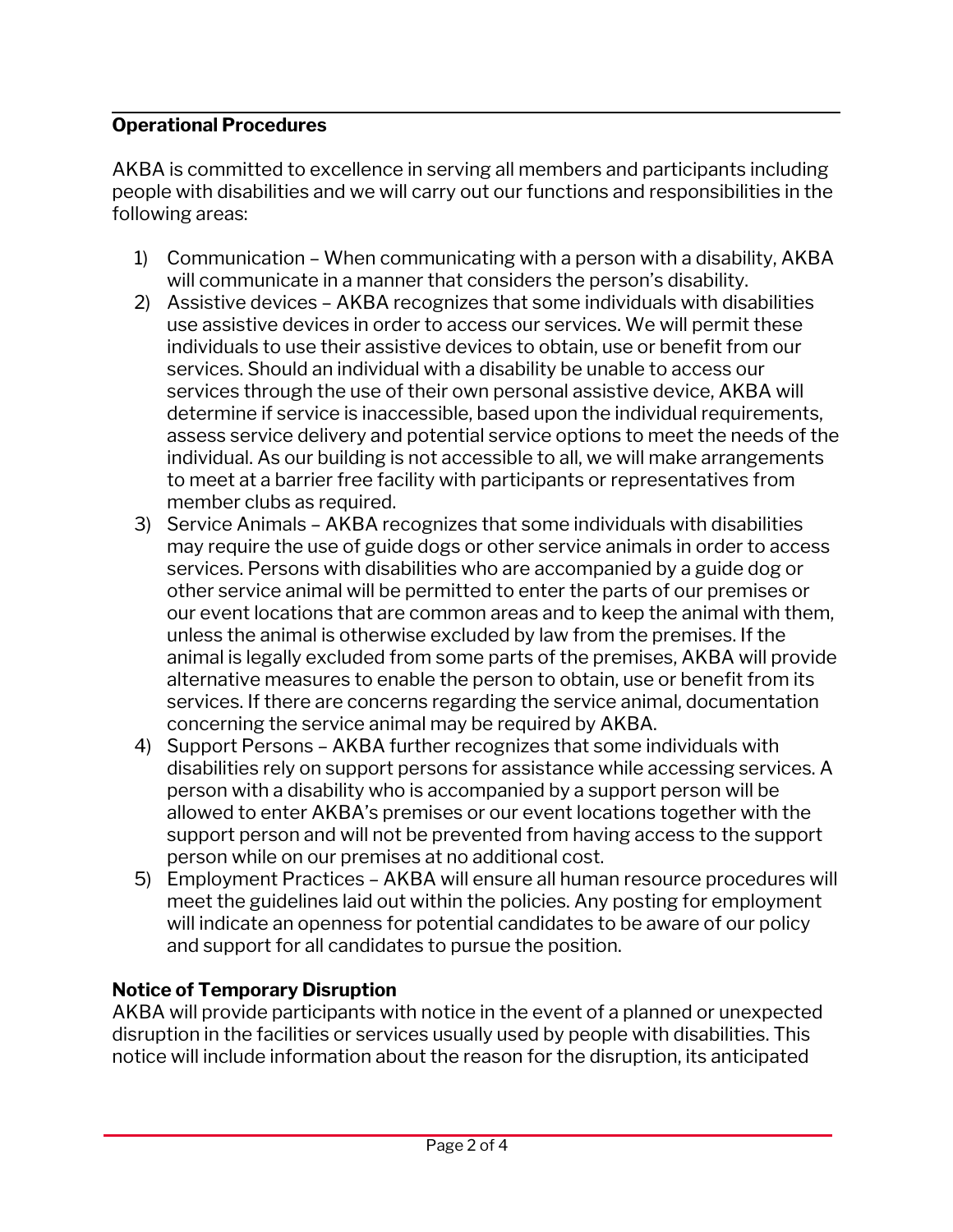duration, and a description of alternative facilities or services, if available. The notice will normally be posted on the premises, where appropriate in the circumstances.

# **Training**

AKBA will provide training to applicable volunteers about the provision of services to persons with disabilities and all those who are involved in the development and approvals of customer service policies, practices and procedures. Applicable members of the team will be trained on policies, practices and procedures that affect the way services are provided to people with disabilities. Training will be updated if any changes are made to the legislation or changes in best practices. New team members will have training in this area as part of their orientation. Training will include the following:

- a) The purposes of the Accessibility for Ontarians with Disabilities Act, 2005 and the requirements of the customer service standard.
- b) How to interact and communicate with people with various types of disabilities.
- c) How to interact with people with disabilities who use an assistive device or require the assistance of a service animal or a support person.
- d) What to do if a person with a disability is having difficulty in accessing AKBA services.
- e) AKBA's policies, practices and procedures relating to the customer service standard.

# **Feedback Process**

The goal of AKBA with regard to accessibility is to meet and surpass participant and member clubs' expectations while serving persons with disabilities. Comments on our services regarding how well those expectations are being met are welcome and appreciated.

Feedback, including complaints, regarding the way AKBA provides goods and services to people with disabilities can be made by email, verbally, or in writing. All feedback will be made to:

Aurora King Baseball Association akbapresident@gmail.com

# **Modifications to this or other policies**

AKBA is committed to developing customer service policies that respect and promote the dignity and independence of people with disabilities. Therefore, no changes will be made to this policy before considering the impact on people with disabilities. Any AKBA policy that does not respect and promote the dignity and independence of people with disabilities will be modified or removed.

### **Questions about this Policy**

This policy exists to achieve service excellence to participants with disabilities. If anyone has a question about the policy, or if the purpose of a policy is not